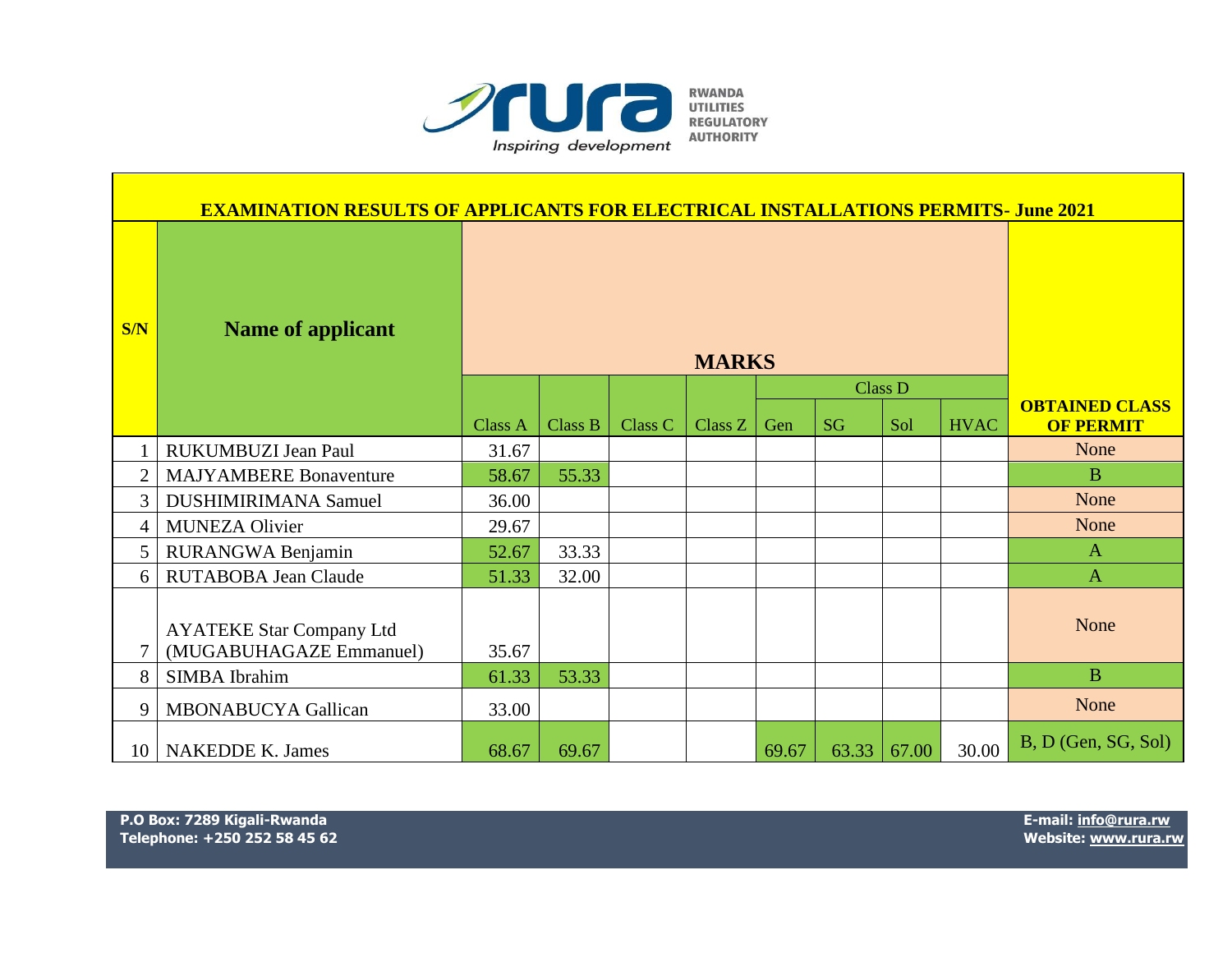

| 11 | MUGABUHAGAZE Emmanuel                                         | 35.67 |       |       |       |       |       | None           |
|----|---------------------------------------------------------------|-------|-------|-------|-------|-------|-------|----------------|
| 12 | NSHIMIYIMANA Jean de Dieu                                     | 41.67 |       |       |       |       |       | None           |
| 13 | <b>HABIHIRWE Thermistocles</b>                                | 59.00 | 58.00 |       |       |       |       | $\mathbf{B}$   |
| 14 | <b>TUYISEMGE Patrick</b>                                      | 44.33 |       |       |       |       |       | None           |
| 15 | NAHIMANA IDRISSA HABIBU                                       | 40.33 |       |       |       |       |       | None           |
| 16 | CTSS(Represented by<br>MURAGIJIMANA Sylvestre)                |       |       | 42.27 |       |       |       | None           |
| 17 | <b>MANIRIHO Sylvestre</b>                                     | 53.67 | 39.67 |       |       |       |       | $\mathbf{A}$   |
| 18 | <b>NGABONZIZA Ernest</b>                                      |       | 51.00 |       |       |       |       | $\overline{B}$ |
| 19 | MUGABO Theogene                                               | 43.00 |       |       |       |       |       | None           |
| 20 | KAYIGAMBA Gervais                                             | 25.00 |       |       |       |       |       | None           |
| 21 | NTAWUHIGANAYO Irene                                           | 55.67 | 50.67 |       |       |       |       | $\mathbf{B}$   |
| 22 | HAKUZIMANA Jean Baptiste                                      | 44.00 |       |       |       |       |       | None           |
| 23 | <b>MANIRAHO Alexis</b>                                        | 43.00 |       |       |       |       |       | None           |
| 24 | <b>MANIRARORA Clement</b>                                     | 43.33 |       |       |       |       |       | None           |
| 25 | <b>SEBAHUNDE Jean</b>                                         | 58.67 | 38.67 |       |       |       |       | $\overline{A}$ |
| 26 | <b>EUGTECH Ltd (Represented by</b><br><b>GASIRABO</b> Eugene) | 55.50 | 28.67 |       |       |       |       | $\mathbf{A}$   |
| 27 | ZIHINDULA Bagambanya Kennedy                                  | 55.00 | 53.00 |       | 49.16 | 41.33 |       | B              |
| 28 | <b>NSHIMIYIMANA Pascal</b>                                    | 39.33 |       |       | 43.33 |       | 37.00 | None           |
| 29 | TABARO Jean de Dieu                                           | 51.00 | 55.00 | 56.00 |       |       |       | $\overline{C}$ |

 **P.O Box: 7289 Kigali-Rwanda E-mail[: info@rura.rw](mailto:info@rura.rw) Telephone: +250 252 58 45 62 Website[: www.rura.rw](http://www.rura.rw/)**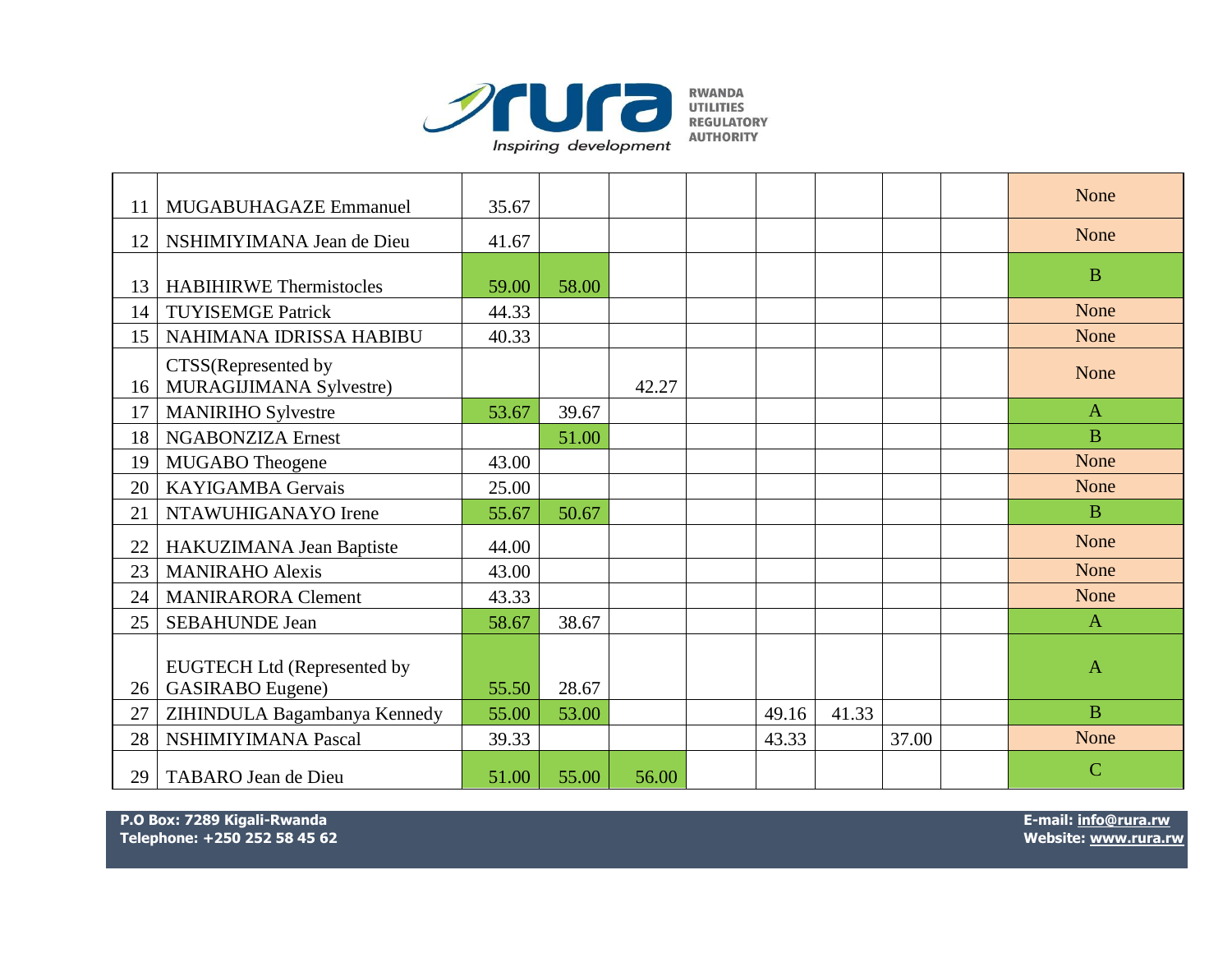

| 30 | <b>GASASIRA</b> Etienne                                                        | 52.33 | 36.00 |  |       |       | 48.00 |       | $\overline{A}$ |
|----|--------------------------------------------------------------------------------|-------|-------|--|-------|-------|-------|-------|----------------|
| 31 | NIYONSABA Jean d'Amour                                                         | 71.00 | 60.00 |  |       |       |       |       | $\mathbf{B}$   |
| 32 | NTABARESHYA Massoudi                                                           | 31.33 |       |  |       |       |       |       | None           |
| 33 | <b>NSABIMANA Pontien</b>                                                       | 41.00 |       |  |       |       |       |       | None           |
| 34 | <b>Electrical Solution Company Ltd</b><br>(Represented by BYIRINGIRO<br>Caleb) | 62.33 | 44.67 |  | 44.16 | 39.00 | 63.00 | 24.00 | A, D(Sol)      |
| 35 | <b>HABINEZA Remy</b>                                                           |       |       |  | 60.00 |       | 31.00 | 48.00 | D(Gen)         |
| 36 | <b>AYATEKE Star Company Ltd</b><br>(Represented by NSANZIMANA<br>Apphrodis)    | 42.50 |       |  |       |       |       |       | None           |
| 37 | <b>UWAMUNGU Fritz</b>                                                          | 37.50 |       |  |       |       |       |       | None           |
| 38 | <b>AHORUKOMEYE Gustave</b>                                                     | 37.50 |       |  |       |       |       |       | None           |
| 39 | <b>BIRAMAHIRE</b> Leon                                                         | 53.50 | 37.00 |  |       |       |       |       | $\mathbf{A}$   |
| 40 | DUSINGIZIMANA Theophile                                                        | 46.33 |       |  |       |       |       |       | None           |
| 41 | HABUMUGISHA Innocent                                                           | 52.00 |       |  |       |       |       |       | $\overline{A}$ |
| 42 | <b>UFITINGABIRE Vincent de Paul</b>                                            | 53.50 |       |  |       |       |       |       | $\mathbf{A}$   |
| 43 | DAVIDS Company Ltd (Represented<br>by Aloys NDASUBIRA)                         | 39.00 |       |  |       |       |       |       | None           |
| 44 | <b>NKURUNZIZA Theoneste</b>                                                    | 75.67 | 65.33 |  |       |       |       |       | $\overline{B}$ |

 **P.O Box: 7289 Kigali-Rwanda E-mail[: info@rura.rw](mailto:info@rura.rw) Telephone: +250 252 58 45 62 Website[: www.rura.rw](http://www.rura.rw/)**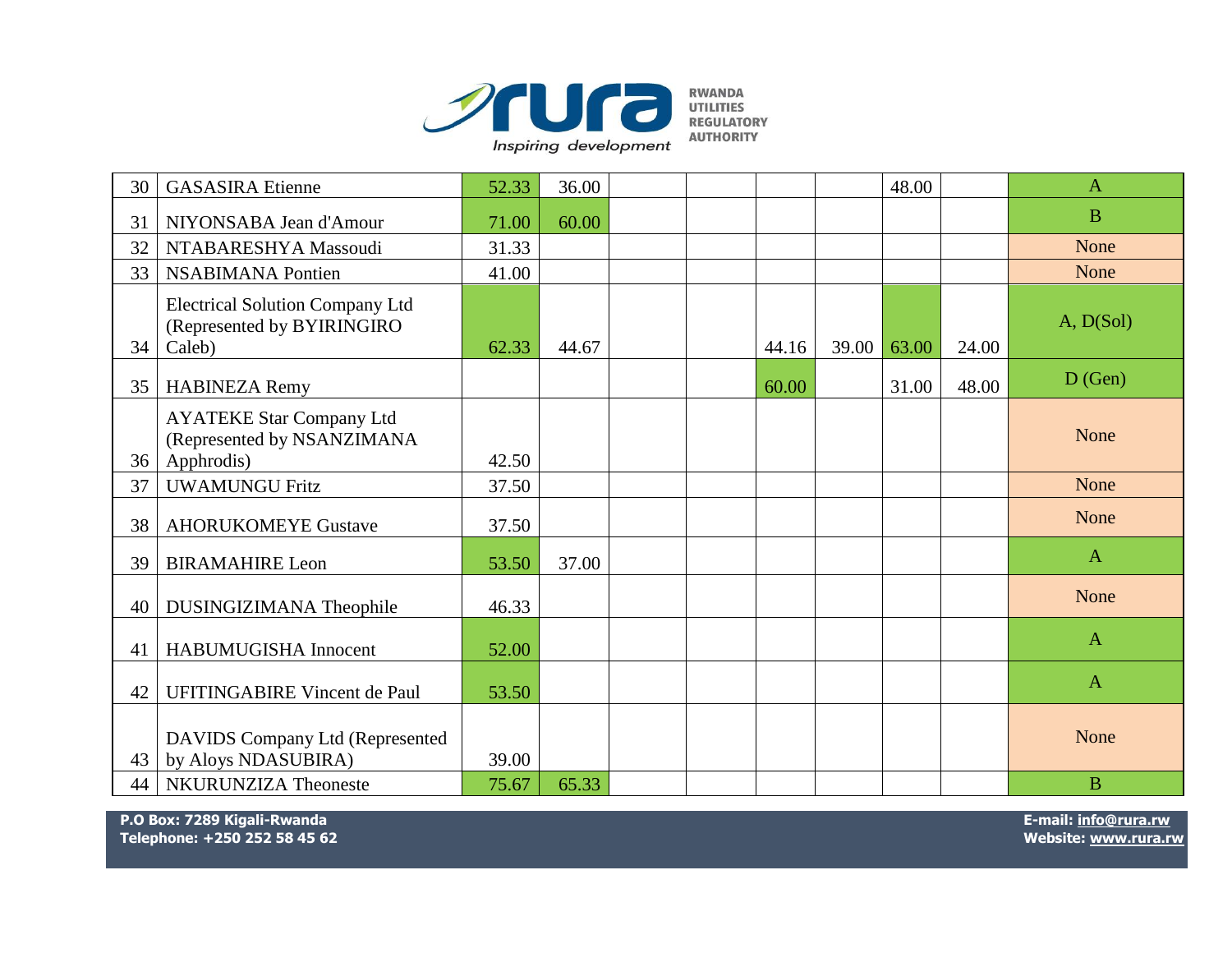

| 45 | NKURUNZIZA Alexis                                   | 37.50 |       |  |       |       | None           |  |  |  |  |
|----|-----------------------------------------------------|-------|-------|--|-------|-------|----------------|--|--|--|--|
| 46 | <b>TWAGIRIMANA Samuel</b>                           | 40.50 |       |  |       |       | None           |  |  |  |  |
| 47 | <b>CYUZUZO</b> Pacifique                            | 56.17 | 53.00 |  |       |       | B              |  |  |  |  |
| 48 | <b>HARERIMANA Jean Damascene</b>                    | 31.33 |       |  |       |       | None           |  |  |  |  |
| 49 | <b>NSABIMANA Martin</b>                             | 62.75 | 54.50 |  |       |       | $\mathbf{B}$   |  |  |  |  |
| 50 | <b>KALISA Michel</b>                                | 44.33 |       |  |       |       | None           |  |  |  |  |
| 51 | <b>MANIRAGABA Eric</b>                              | 40.00 |       |  |       |       | None           |  |  |  |  |
| 52 | <b>NSENGIYAREMYE Aimable</b>                        | 36.33 |       |  |       |       | None           |  |  |  |  |
| 53 | <b>TUYISENGE Patrick</b>                            | 44.33 |       |  |       |       | None           |  |  |  |  |
| 54 | <b>DUSENGIMANA Jean Baptiste</b>                    | 62.38 | 45.00 |  |       |       | A              |  |  |  |  |
| 55 | <b>UWINGABIRE Abiah</b>                             | 38.00 |       |  |       |       | None           |  |  |  |  |
| 56 | <b>KAREKEZI CHISTOPHE</b>                           | 35.17 |       |  |       |       | None           |  |  |  |  |
| 57 | NTEZIRYAYO Alphonse                                 | 59.00 | 57.00 |  |       |       | $\overline{B}$ |  |  |  |  |
| 58 | <b>HAKIZIMANA</b> Emmanuel                          | 39.75 |       |  |       |       | None           |  |  |  |  |
| 59 | KARUMUNA KANGOGA Gentil                             | 64.67 | 63.33 |  | 52.67 | 43.00 | $B, D$ (Gen)   |  |  |  |  |
| 60 | NIYONKURU Albert                                    | 28.33 |       |  |       |       | None           |  |  |  |  |
| 61 | <b>HAGENIMANA Jean Claude</b>                       | 52.83 |       |  |       |       | $\overline{A}$ |  |  |  |  |
| 62 | <b>NSEKAMBABAYE Amuza</b>                           | 40.33 |       |  |       |       | None           |  |  |  |  |
| 63 | <b>DUSHIMIMANA Celestin</b>                         | 55.92 | 44.00 |  |       |       | $\overline{A}$ |  |  |  |  |
| 64 | <b>NIZEYIMANA FIDELE</b>                            | 39.33 |       |  |       |       | None           |  |  |  |  |
| 65 | <b>MANIRAFASHA Gaspard</b>                          | 35.42 |       |  |       |       | None           |  |  |  |  |
| 66 | <b>KARAMUKA Aimable</b>                             | 54.83 | 30.00 |  |       |       | A              |  |  |  |  |
| 67 | <b>MUSABIREMA Prince</b>                            | 42.33 |       |  |       |       | None           |  |  |  |  |
| 68 | MICOMYIZA Leopord                                   | 57.25 | 36.67 |  |       |       | $\mathbf{A}$   |  |  |  |  |
| 69 | <b>KWIZERA Jean Robert</b>                          | 41.92 |       |  |       |       | None           |  |  |  |  |
|    | P.O Box: 7289 Kigali-Rwanda<br>E-mail: info@rura.rw |       |       |  |       |       |                |  |  |  |  |

 **Telephone: +250 252 58 45 62 Website[: www.rura.rw](http://www.rura.rw/)**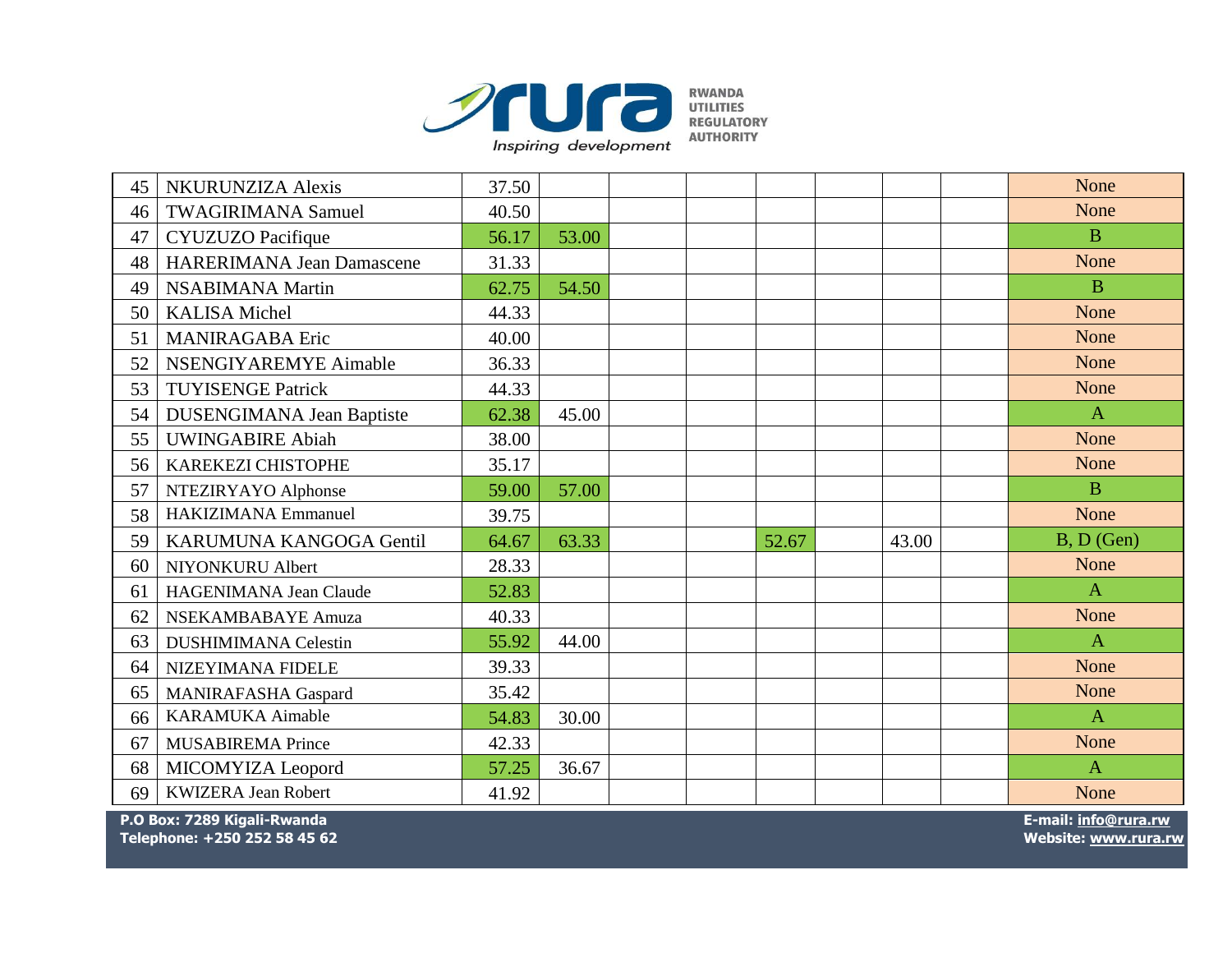

| 70 | <b>IRADUKUNDA Olivier</b>         | 59.33 | 50.67 |       |  |  | B              |
|----|-----------------------------------|-------|-------|-------|--|--|----------------|
| 71 | <b>RUGAMBWA Francis</b>           | 62.33 | 54.00 | 63.00 |  |  | $\overline{C}$ |
| 72 | NDAGIJUMUREMYI Eugene             | 43.33 |       |       |  |  | None           |
| 73 | <b>MUSAFIRI Jean Pierre</b>       | 58.67 | 30.33 |       |  |  | A              |
| 74 | NTAKIRUTIMANA Jerome              | 43.00 |       |       |  |  | None           |
| 75 | NSHIMIYIMANA Olivier              | 62.63 | 40.00 |       |  |  | $\mathbf{A}$   |
| 76 | NZAMURAMBAHO Jean de Dieu         | 36.50 |       |       |  |  | None           |
| 77 | <b>KALIMBA</b> Gaetan             | 64.88 | 46.40 |       |  |  | A              |
| 78 | <b>NSABIMANA Augustin</b>         | 60.13 | 40.50 |       |  |  | $\overline{A}$ |
| 79 | <b>RAFIKI Didier</b>              | 41.00 |       |       |  |  | None           |
| 80 | <b>UWIMANA</b> Deborah            |       | 68.00 |       |  |  | B              |
| 81 | <b>USABYIMANA Patrick</b>         | 53.38 | 41.00 |       |  |  | $\overline{A}$ |
| 82 | <b>RUTAYISIRE Giovanni</b>        | 37.63 |       |       |  |  | None           |
| 83 | <b>RUZINDANA Olivier</b>          | 34.42 |       |       |  |  | None           |
| 84 | NDAMYUMUGABE Moise                | 69.00 | 61.33 |       |  |  | $\mathbf{B}$   |
|    | <b>EASTLAKE</b> Engineering Ltd   |       |       |       |  |  | $\bf{B}$       |
| 85 | (Represented by UWIZEYE Desire)   | 66.33 | 50.33 |       |  |  |                |
| 86 | <b>UWIZEYE</b> Desire             | 66.33 | 50.33 |       |  |  | $\overline{B}$ |
| 87 | NIYONSENGA Remon                  | 39.00 |       |       |  |  | None           |
| 88 | MASUMBUKO Djibril                 | 47.50 |       |       |  |  | None           |
| 89 | <b>NZABARINDA Dieudonne</b>       | 64.67 | 60.67 |       |  |  | B              |
| 90 | NDAYISENGA Jovithe                | 53.67 | 37.67 |       |  |  | $\overline{A}$ |
| 91 | <b>TWAGIRAYEZU RAFIKI Edouard</b> | 39.08 |       |       |  |  | None           |
| 92 | <b>BASHYITSI Ernest</b>           | 59.50 | 37.33 |       |  |  | A              |

 **P.O Box: 7289 Kigali-Rwanda E-mail[: info@rura.rw](mailto:info@rura.rw)**

 **Telephone: +250 252 58 45 62 Website[: www.rura.rw](http://www.rura.rw/)**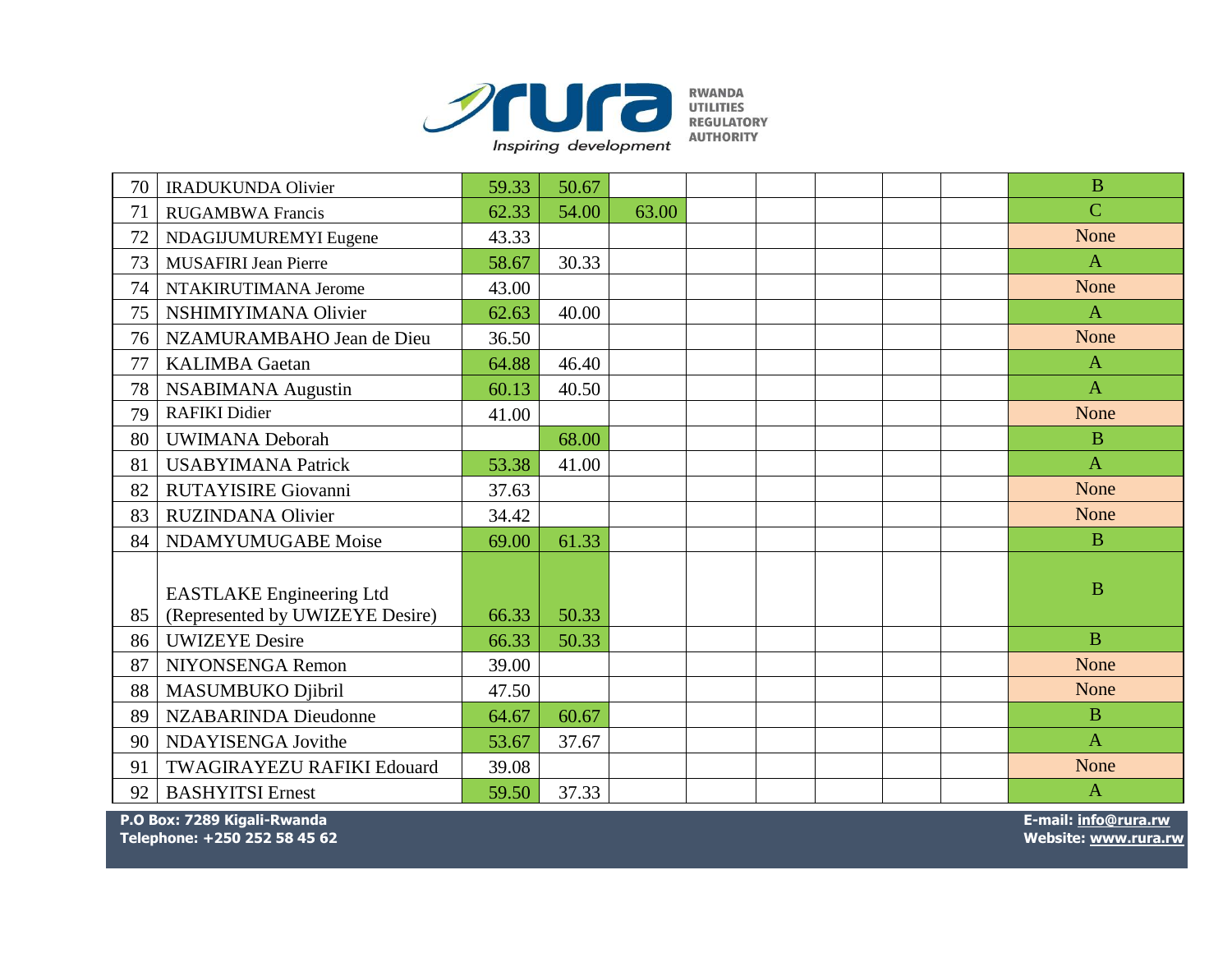

| 93  | <b>RUBAKISIBO Richard</b>                                                 | 57.08 | 36.67 |       |       |       |       |       | $\mathbf{A}$             |
|-----|---------------------------------------------------------------------------|-------|-------|-------|-------|-------|-------|-------|--------------------------|
| 94  | JUMA Ali Kimani                                                           | 54.42 | 41.33 |       |       |       |       |       | $\overline{A}$           |
| 95  | <b>NSEKANABO ISHIMWE Faustin</b>                                          | 42.67 |       |       |       |       |       |       | None                     |
| 96  | NTIRENGANYA Eric                                                          | 61.42 | 40.33 |       |       |       |       |       | $\mathbf{A}$             |
| 97  | <b>FAIR CONSTRUCTION Ltd</b><br>(Represented by MOMANYI Leonard<br>Oendo) | 59.42 | 56.33 |       |       |       |       |       | $\overline{B}$           |
| 98  | <b>MOMANYI</b> Leonard Oendo                                              | 59.42 | 56.33 |       |       |       |       |       | $\overline{B}$           |
| 99  | <b>KAYITARE Alfred</b>                                                    | 10.00 |       |       |       |       |       |       | None                     |
| 100 | <b>NZEYIMANA Bernard</b>                                                  | 60.42 | 60.67 |       |       |       |       |       | $\mathbf{B}$             |
| 101 | HABUMUREMYI Philbert                                                      | 60.42 | 56.00 | 56.67 |       |       |       |       | $\mathcal{C}$            |
| 102 | MUTURARWANDA Francois                                                     | 40.92 |       |       |       |       |       |       | None                     |
| 103 | <b>HITIMANA Jean Bosco</b>                                                | 46.00 |       |       |       |       |       |       | None                     |
| 104 | <b>NIYIBIZI Enock</b>                                                     | 30.67 |       |       |       |       |       |       | None                     |
| 105 | <b>ESOTECH Ltd(Represented by</b><br><b>MUTUYIMANA Gaston)</b>            | 58.33 | 58.00 | 19.17 |       |       |       |       | $\mathbf{B}$             |
| 106 | <b>SSEBINA Katumba Charles</b>                                            | 55.00 | 56.00 |       |       |       |       |       | B                        |
| 107 | MUGWANEZA Sylvestre                                                       | 36.67 |       |       |       |       |       |       | None                     |
| 108 | HATEGEKIMANA David                                                        | 69.67 | 63.33 |       | 57.50 |       | 52.00 | 52.00 | B, D (Gen, Sol,<br>HVAC) |
|     | 109   NSENGIMANA Philbert                                                 | 61.33 | 53.33 | 24.00 | 40.53 | 23.67 |       |       | B                        |